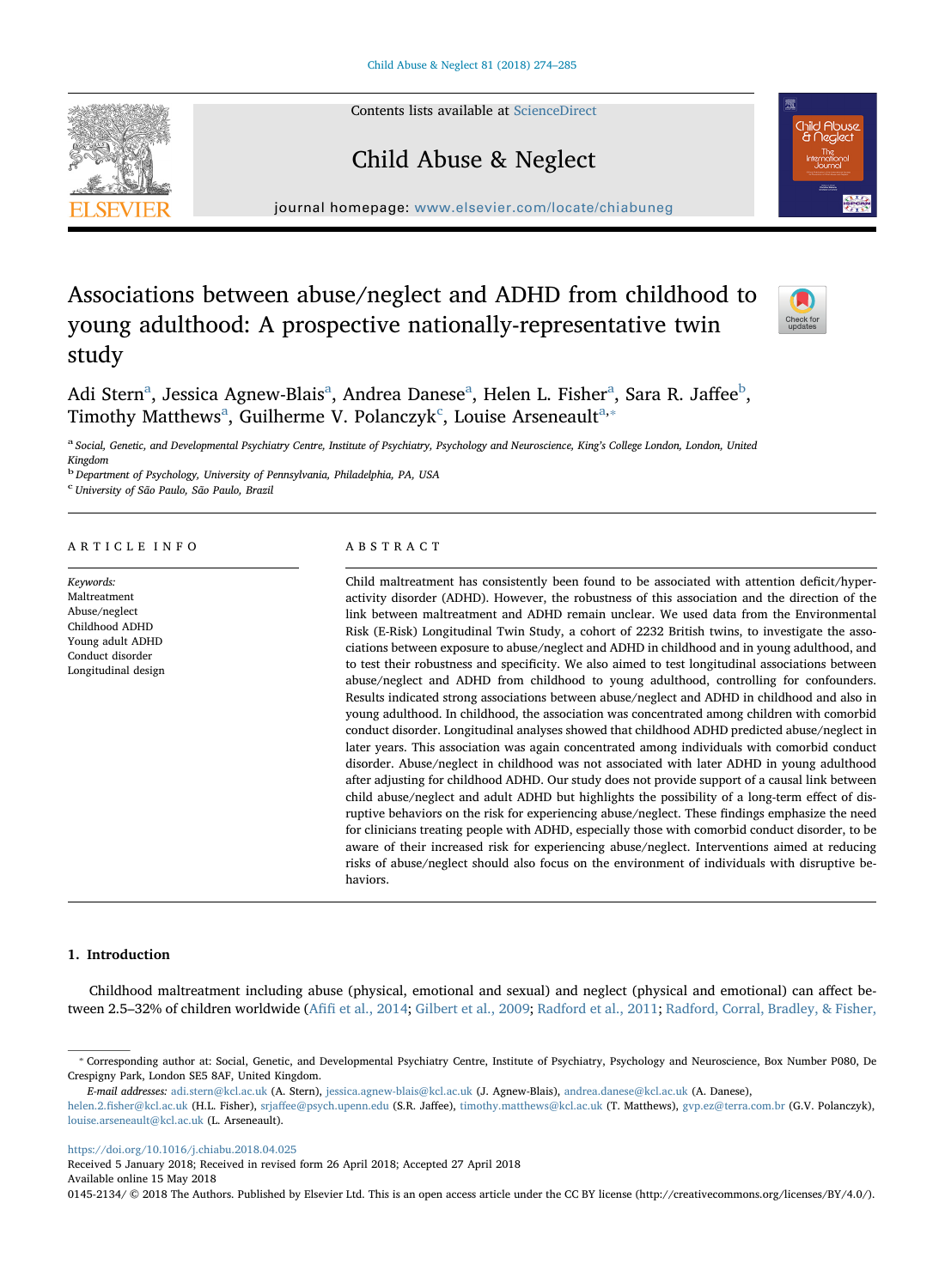[2013\)](#page-11-1) and is an important risk factor for the development of internalising and externalising psychopathology in adolescence and adulthood [\(Gilbert et al., 2009;](#page-10-1) Jaffee, Caspi, Moffi[tt, & Taylor, 2004](#page-10-2); [Kessler et al., 2010](#page-10-3); Shonkoff[, Garner, The committee on](#page-11-2) [psychosocial aspects of child and family health, Committee on early childhood, adoption, and dependent care, & Section on de](#page-11-2)[velopmental and behavioral pediatrics, 2012\)](#page-11-2). Being a victim of maltreatment at a young age is related to symptoms of psychiatric disorders (e.g., depression, anxiety, and post-traumatic stress disorder) in later years, as well as to alcohol and cannabis abuse, antisocial behavior and conduct disorder (Afifi [et al., 2014;](#page-10-0) [Cecil, Viding, Barker, Guiney, & McCrory, 2014](#page-10-4); [Fisher et al., 2010;](#page-10-5) [Gilbert et al., 2009](#page-10-1); [Newbury et al., 2018;](#page-10-6) [Widom, DuMont, & Czaja, 2007;](#page-11-3) [Widom, White, Czaja, & Marmorstein, 2007\)](#page-11-4). However, many challenges remain for establishing causal relationships between child maltreatment and mental health problems. We focused on clarifying the nature of the association between child maltreatment and attention deficit/hyperactivity disorder (ADHD).

ADHD is characterized by a persistent pattern of inattention and/or hyperactivity-impulsivity that interferes with functioning and development (Diagnostic and Statistical Manual of Mental Disorders, 5th edition; [DSM-5]; [American Psychiatric Association \(APA\),](#page-10-7) [2013\)](#page-10-7). It is one of the most common neurodevelopmental disorders in childhood, with an estimated prevalence of 3.4% [\(Polanczyk,](#page-10-8) [Salum, Sugaya, Caye, & Rohde, 2015](#page-10-8)). Childhood ADHD has been associated with poor functional outcomes ([Larson, Russ, Kahn, &](#page-10-9) [Halfon, 2011](#page-10-9)) and comorbid psychiatric disorders including oppositional defiant, conduct and learning disorders [\(Jensen &](#page-10-10) [Steinhausen, 2015](#page-10-10); [Thapar & Cooper, 2016](#page-11-5); [Thapar, Cooper, Eyre, & Langley, 2013\)](#page-11-6). ADHD is highly heritable in childhood with genetic factors explaining 60–90% of the variance [\(Faraone & Mick, 2010;](#page-10-11) Larsson, Chang, D'[Onofrio, & Lichtenstein, 2014;](#page-10-12) [Thapar &](#page-11-5) [Cooper, 2016;](#page-11-5) [Thapar et al., 2013](#page-11-6)).

Once considered only a childhood disorder, ADHD is now recognized to persist and also emerge in adulthood ([Agnew-Blais et al.,](#page-10-13) [2016;](#page-10-13) [Caye et al., 2016;](#page-10-14) [Faraone, Biederman, & Mick, 2006](#page-10-15); Moffi[tt et al., 2015](#page-10-16)). The estimated prevalence of adult ADHD ranges between 2.5% and 5% [\(Franke et al., 2012;](#page-10-17) [Simon, Czobor, Bálint, Mészáros, & Bitter, 2009\)](#page-11-7). Similar to children with ADHD, adults affected by ADHD experience poor functional outcomes [\(Barkley & Murphy, 2010;](#page-10-18) [Erskine et al., 2016\)](#page-10-19). Comorbid disorders among adults with ADHD include anxiety disorders, depression, substance use disorders, antisocial and other personality disorders [\(Erskine](#page-10-19) [et al., 2016;](#page-10-19) Klassen, [Katzman, & Chokka, 2010\)](#page-10-20). Studies have indicated that the heritability in adulthood is lower than in childhood, accounting for approximately 30–41% of the variance of adult ADHD ([Agnew-Blais et al., 2016;](#page-10-13) [Franke et al., 2012](#page-10-17)).

Various forms of maltreatment have been associated with ADHD in children samples ([Briscoe-Smith & Hinshaw, 2006](#page-10-21); [Dinkler](#page-10-22) [et al., 2017;](#page-10-22) [Endo, Sugiyama, & Someya, 2006;](#page-10-23) [Gul & Gurkan, 2016;](#page-10-24) [Hadianfard, 2014;](#page-10-25) [Ouyang, Fang, Mercy, Perou, & Grosse, 2008;](#page-10-26) [Sari Gokten, Saday Duman, Soylu, & Uzun, 2016\)](#page-11-8). Similar findings were observed in adult samples: associations between retrospective reports of child maltreatment and adult ADHD have been reported ([Capusan et al., 2016](#page-10-27); [Fuller-Thomson & Lewis, 2015;](#page-10-28) [Fuller-Thomson, Mehta, & Valeo, 2014;](#page-10-29) [Rucklidge, Brown, Crawford, & Kaplan, 2006](#page-11-9); [Sanderud, Murphy, & Elkit, 2016](#page-11-10); [Singer,](#page-11-11) [Humphreys, & Lee, 2016](#page-11-11); [Sugaya et al., 2012\)](#page-11-12). Altogether, these studies indicate that maltreatment occurring prior to young adulthood is more common among people with ADHD compared to non-ADHD groups, and higher levels of ADHD symptoms are observed among individuals who were exposed to child maltreatment compared to non-exposed individuals. Yet, no study thus far has examined the association between ADHD and maltreatment in adolescent years separately from childhood. Adolescence is a time of major emotional, physical, social and neurodevelopmental change, suggesting that victimization during this period could have important implications for development ([Fisher et al., 2015\)](#page-10-30). Moreover, as adolescents spend an increasing proportion of their time outside the home environment, they are likely to experience a greater variety of types of victimization which could be associated to their ADHD symptoms. Most importantly, however, the robustness of this association (both in childhood and in young adulthood) and the direction of the link between maltreatment and ADHD have yet to be tested.

One study based on a large population-based sample of adult twins reported an association between child maltreatment and adult ADHD symptoms among monozygotic (MZ) twin pairs discordant for maltreatment [\(Capusan et al., 2016](#page-10-27)). The discordant MZ twin design tests whether twins exposed to maltreatment have more ADHD symptoms compared to their genetically-identical twin who was not exposed to maltreatment. Since the twins in this study grew up together, familial confounding factors were also controlled. Findings indicated that the association between ADHD and maltreatment within the MZ group was significant. Because of the stringent control for potential confounders, this study concluded that the association between child maltreatment and adult ADHD is partly causal. However, the validity of retrospective reports of childhood maltreatment has been questioned in light of possible misclassification and bias ([Reuben et al., 2016\)](#page-11-13). In addition, it is necessary to consider temporal priority between the exposure and the outcome, requiring prospective population-based samples of children followed into adult years ([Fuller-Thomson & Lewis, 2015](#page-10-28)). This is required because ADHD can be the result of maltreatment in childhood but can also be an early risk factor for experiencing maltreatment and other forms of violence victimization. Behavioral characteristics associated with ADHD, including being impulsive, making careless mistakes and interrupting or intruding on others, may evoke negative responses from the environment and produce or increase conflicts ([Gul & Gurkan, 2016;](#page-10-24) [Ouyang et al., 2008;](#page-10-26) [Rucklidge et al., 2006;](#page-11-9) [Sari Gokten et al., 2016\)](#page-11-8).

In the present study, we used prospectively-collected measures from a longitudinal cohort study of twins to examine the association between exposure to abuse/neglect (including physical and sexual abuse, emotional abuse and neglect, and physical neglect) in childhood and adolescence, with ADHD up to age 12 and at age 18. First, we examined the associations between abuse/neglect and ADHD diagnoses in childhood and in young adulthood separately. We tested the robustness of these associations by also analysing ADHD symptom scales and by controlling for potential confounders. We also explored the specificity of these associations by looking at bullying and domestic violence. We further examined whether the association was concentrated specifically among ADHD participants with comorbid conduct disorder. In addition, we investigated twins' differences in abuse/neglect and ADHD to control for familial confounding. Second, we investigated the longitudinal associations between abuse/neglect and ADHD from childhood into young adulthood.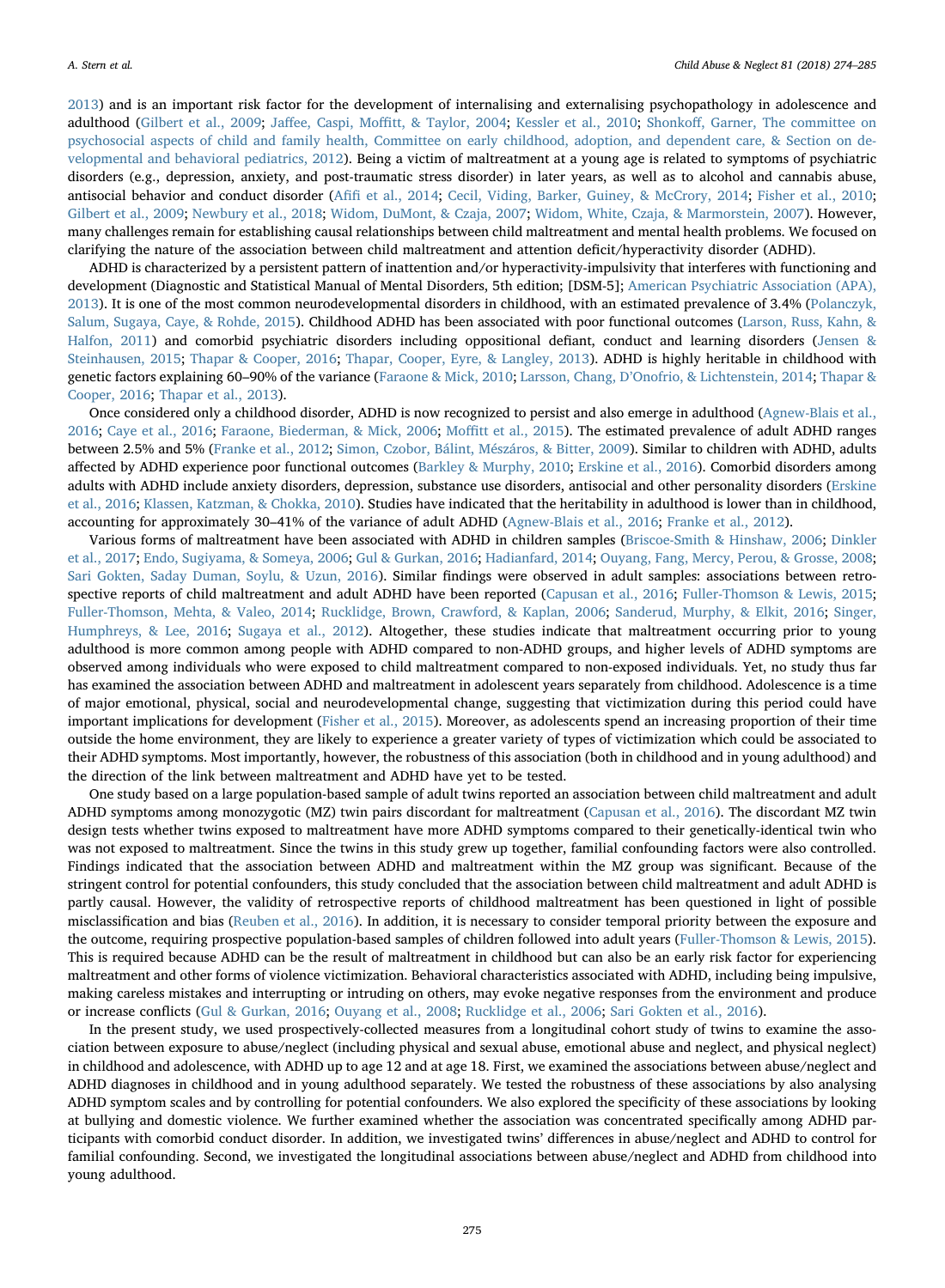# 2. Methods

# 2.1. Participants

Participants were members of the Environmental Risk (E-Risk) Longitudinal Twin Study, which tracks the development of a birth cohort of 2232 British children. The sample was drawn from a larger birth register of twins born in England and Wales in 1994–1995 ([Trouton, Spinath, & Plomin, 2002\)](#page-11-14). Full details about the sample are reported elsewhere (Moffi[tt & E-Risk Study team, 2002\)](#page-10-31). Briefly, the E-Risk sample was constructed in 1999–2000, when 1116 families (93% of those eligible) with same-sex 5-year-old twins participated in home-visit assessments. This sample comprised 56% MZ and 44% dizygotic (DZ) twin pairs; sex was evenly distributed within zygosity (49% male). Families were recruited to represent the UK population with newborns in the 1990s, on the basis of residential location throughout England and Wales and mother's age. Teenaged mothers with twins were over-selected to replace high-risk families who were selectively lost to the register through non-response. Older mothers having twins via assisted reproduction were under-selected to avoid an excess of well-educated older mothers. At follow-up, the study sample represents the full range of socioeconomic conditions in the United Kingdom ([Odgers et al., 2012](#page-10-32)).

Follow-up home visits were conducted when children were aged 7 (98% participation), 10 (96%), 12 (96%), and 18 years (93%). Home visits at ages 5, 7, 10, and 12 included assessments with participants and their mothers (or primary caretaker). With parents' permission, questionnaires were mailed to the children's teachers, who returned questionnaires for 94% of children at age 5 years, 93% of those followed up at age 7 years, 90% at age 10 years, and 83% at age 12 years. The home visits at age 18 included interviews only with participants ( $n = 2066$ ). There were no significant differences between those who did and did not take part at age 18 years in socioeconomic status when the cohort was initially defined ( $\chi^2 = 0.86$ ; p = 0.65), age-5 IQ scores (t = 0.98; p = 0.33), age-5 behavioral or emotional problems (t = 0.40; p = 0.69 and t = 0.41; p = 0.68, respectively), or rates of childhood ADHD ( $\chi^2$  = 2.08; p = 0.72). At age 18 years, participants were asked to identify two individuals who know them well to act as co-informants; 99.3% of participants had co-informant data.

The Joint South London and Maudsley and the Institute of Psychiatry Research Ethics Committee approved each phase of the study. Parents gave written informed consent and twins gave assent between ages 5 and 12 and then written informed consent at age 18. Analyses in this paper were restricted to 2040 individuals with ADHD information in childhood and in adulthood.

#### 2.2. Measures

#### 2.2.1. Victimization

2.2.1.1. Childhood victimization. The measurement of childhood victimization has been described previously [\(Danese et al., 2017;](#page-10-33) [Schaefer et al., 2017;](#page-11-15) details are provided in the Supplementary materials). Briefly, exposure to several types of victimization was assessed repeatedly, using a standardized clinical interview protocol with mothers, when the children were 5, 7, 10, and 12 years of age and dossiers have been compiled for each child with cumulative information about exposure to physical and sexual abuse by an adult, emotional abuse and neglect, physical neglect, bullying by peers, and domestic violence. Exposure to each type of victimization was rated by coders as "0" not present; "1" probable harm, occasionally present, or evidence of only minor incidents (moderate abuse); or "2" definite harm, frequently present, or evidence of severe incidents (severe abuse).

Childhood abuse/neglect in this study included exposure to physical and sexual abuse by an adult, emotional abuse and neglect and physical neglect. In our study sample, 18.8% of the children experienced moderate abuse/neglect and 7.3% experienced severe abuse/neglect across childhood. A total of 36% have been exposed to occasional bullying by peers and 8.8% had been frequently bullied by peers. Finally, 28% were exposed to a single phase of domestic violence and 17.2% were exposed to repeated phases of domestic violence.

Childhood poly-victimization dossiers have been compiled for each child with cumulative information about exposure to physical abuse, sexual abuse, emotional abuse and neglect, physical neglect, bullying by peers and domestic violence. All childhood victimization experiences were summed: 1490 (73%) children had experienced no severe victimization; 423 (20.7%) had 1; 127 (6.3%) had 2 or more severe victimization experiences by age 12.

2.2.1.2. Abuse/neglect, peer/sibling victimization and family violence in adolescence. These measures have been described previously ([Fisher et al., 2015\)](#page-10-30). In brief, at age 18, participants were interviewed about exposure to a range of adverse experiences between 12 and 18 years using the Juvenile Victimization Questionnaire 2nd revision (JVQ-R2) [\(Finkehor, Hamby, Turner, & Ormrod, 2011;](#page-10-34) [Hamby, Finkelhor, Ormrod, & Turner, 2004](#page-10-35)), adapted as a clinical interview ([Fisher et al., 2015](#page-10-30)). The JVQ has good psychometric properties [\(Finkehor, Hamby, Ormrod, & Turner, 2005;](#page-10-36) [Fisher et al., 2015\)](#page-10-30) and was used in the U.K. National Society for the Prevention of Cruelty to Children national survey [\(Radford et al., 2013](#page-11-1); [Radford et al., 2011](#page-11-0)), thereby providing benchmark values for comparisons with our cohort. Our adapted JVQ comprised 45 questions covering different forms of victimization grouped into seven categories: crime victimization, peer/sibling victimization, Internet/mobile phone victimization, sexual victimization, family violence, maltreatment, and neglect. All information from the adapted JVQ-R2 interview was compiled into victimization dossiers. Using these dossiers, each of the victimization categories was rated by trained researchers. Ratings were made using a 6-point scale: 0 = not exposed, then 1–5 for increasing levels of severity. The ratings for each type of victimization were then grouped into three classes: 0 – no exposure (score of 0), 1 – some (moderate) exposure (score of 1, 2 or 3), and 2 – severe exposure (score of 4 or 5) due to small numbers for some of the rating points.

For this study, abuse/neglect in adolescence included exposure to maltreatment, sexual victimization and neglect to match the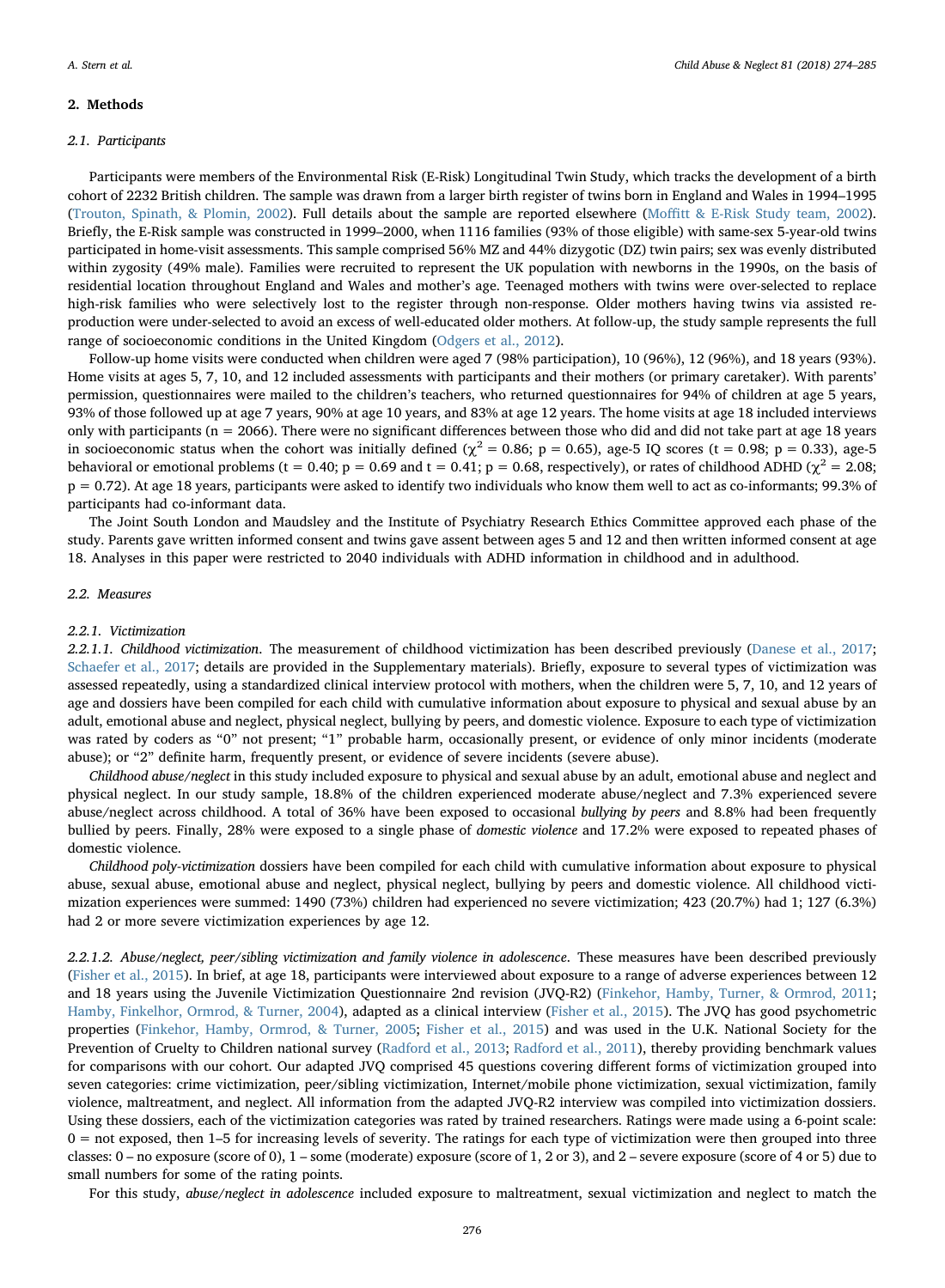variable of childhood abuse/neglect. In our study sample, 16.9% of the participants have experienced moderate (some) abuse/neglect in adolescence and 5.9% have experienced severe abuse/neglect in adolescence. A total of 42.4% have been exposed to some peer/ sibling victimization and 15.3% have been exposed to severe peer/sibling victimization. Finally, 6.5% have been exposed to some family violence and 12% have been exposed to severe family violence.

Adolescent poly-victimization. Adolescent poly-victimization was derived by summing all seven victimization experiences coded as severe ("4" or "5"): 1321 (64.8%) adolescents had experienced no severe victimization; 391 (19.2%) had 1; 325 (15.9%) had 2 or more severe victimization experiences.

#### 2.2.2. ADHD

2.2.2.1. Childhood ADHD. We ascertained ADHD diagnosis on the basis of mother and teacher reports of 18 symptoms of inattention and hyperactivity-impulsivity derived from DSM-IV ([American Psychiatric Association \(APA\), 1994\)](#page-10-37) diagnostic criteria and the Rutter Child Scales [\(Sclare, 1997\)](#page-11-16). Participants had to have 6 or more symptoms reported by mothers or teachers in the past 6 months, with the other informant endorsing at least 2 symptoms. We considered participants to have a diagnosis of childhood ADHD if they met criteria at age 5, 7, 10, or 12. In total, 247 participants (12.1%; 71% of them boys) met criteria for ADHD across childhood: 6.8% at age 5, 5.4% at age 7, 3.4% at age 10 and 3.4% at age 12 years.

2.2.2.2. Young adult ADHD. We ascertained ADHD at age 18 years based on private structured interviews with participants regarding 18 symptoms of inattention and hyperactivity-impulsivity according to DSM-5 criteria ([American Psychiatric Association \(APA\),](#page-10-7) [2013\)](#page-10-7). Participants had to endorse 5 or more inattentive and/or 5 or more hyperactivity-impulsivity symptoms to receive an ADHD diagnosis; we also required that symptoms interfered with individual's "life at home or with family and friends" and "life at school or work" were rated 3 or higher on a scale (1, mild interference; 5, severe interference), thereby meeting criteria for impairment and pervasiveness. The DSM-5 ([American Psychiatric Association \(APA\), 2013](#page-10-7)) requirement of symptom onset prior to age 12 was met if parents or teachers reported more than 2 ADHD symptoms at ages 5, 7, 10, or 12 years; a diagnosis of childhood ADHD was not required for young adult ADHD diagnosis. A total of 166 participants (8.1%) met criteria for ADHD at age 18, 52% of them male. Coinformants also rated participants on 8 ADHD symptoms, including 3 items relating to inattention and 5 items relating to hyperactivity/impulsivity.

#### 2.3. Covariates

Participants' parental socio-economic status (SES) was measured via a composite of parental income (total household), education (highest mother/father), and occupation (highest mother/father) when they were aged 5, and was categorized into tertiles (i.e., low-, medium-, and high-SES).

IQ at age 5 was measured using a short form of the Wechsler Preschool and Primary Scale of Intelligence—Revised (WPPSI–R; [Wechsler, 1990\)](#page-11-17). Using two subtests (Vocabulary and Block Design), children's IQs were prorated following procedures described by [Sattler \(1992\).](#page-11-18)

IQ at age 18 was measured using a short version of the Wechsler Adult Intelligence Scale–Fourth Edition (WAIS-IV; [Wechsler,](#page-11-19) [2008\)](#page-11-19). Using two subtests (Matrix Reasoning and Information), young adults' IQs were prorated according to the method recommended by [Sattler \(2008\)](#page-11-20).

Mothers' depression was assessed using a modified version of the Diagnostic Interview Schedule [\(Robins, Cottler, Bucholz, &](#page-11-21) [Compton, 1995\)](#page-11-21). We assessed lifetime depression according to DSM-IV criteria [\(American Psychiatric Association \(APA\), 1994](#page-10-37)).

We derived a diagnosis of children's conduct disorder on the basis of mothers' and teachers' reports on 14 of 15 items from DSM-IV ([American Psychiatric Association \(APA\), 1994\)](#page-10-37) criteria for conduct disorder (excluding "forced sexual activity" criteria, given the age of the participants). We considered participants to have a diagnosis of conduct disorder if they met five or more criteria at age 5, 7, 10, or 12. 15.6% of the children in the study sample met criteria for conduct disorder across childhood.

During the age-18 interview, we assessed participants' mental health over the previous 12 months including depressive disorder, generalized anxiety disorder, post-traumatic stress disorder, alcohol dependence, cannabis dependence and conduct disorder according to DSM-IV [\(American Psychiatric Association \(APA\), 1994](#page-10-37)). Assessments were conducted in face-to-face interviews using the Diagnostic Interview Schedule ([Robins et al., 1995\)](#page-11-21). The assessment of conduct disorder was conducted as part of a computer-assisted module. A total of 38.8% of the young adults in this study sample experienced any of these mental health problems and a total of 14.9% had conduct disorders at age 18.

# 2.4. Statistical analysis

To examine the associations between abuse/neglect and ADHD diagnoses in childhood and in young adulthood, we used logistic regressions. We tested the robustness of our findings in three different ways. First, we used linear regressions to examine group differences between participants who experienced abuse/neglect and participants who did not on the ADHD total symptom scale and on inattentive and hyperactive/impulsive symptom sub-scales separately. Second, we controlled for potential childhood confounders including sex, IQ, parental SES and mother's depression in logistic regression models. Third, for adult ADHD, we used linear regressions and repeated the analyses using a measure of ADHD symptoms reported by co-informants. We also examined whether associations with ADHD extended to: (1) other forms of victimization, including bullying and domestic violence; and (2) a cumulative measure of victimization (poly-victimization). We tested whether the association was concentrated among ADHD participants with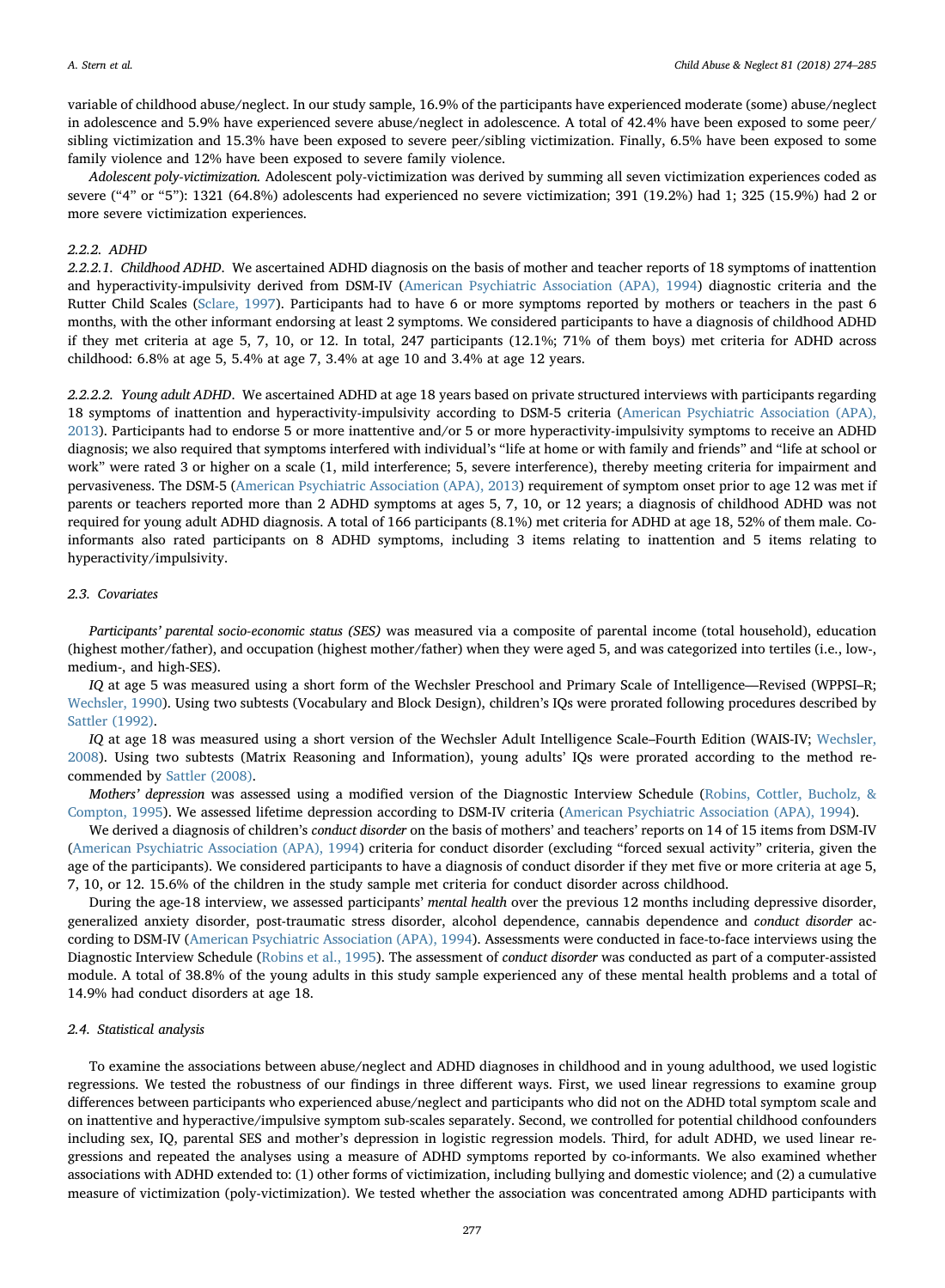comorbid conduct disorder, and additionally in young adulthood, with other forms of psychopathology. We further controlled for familial confounders by examining correlations between twins' differences scores of poly-victimization and ADHD total symptom scale. For these analyses, we used continuous variables of exposure to violence and ADHD symptoms to maximise variation in both measures. We conducted the analyses with DZ and MZ twins together, and then only with MZ twins to control for all genetic confounding.

Regression analyses were conducted in Stata 14.1 ([StataCorp, 2015](#page-11-22)). No interactions were found between sex and abuse/neglect in relation to ADHD in either childhood or young adulthood, therefore analyses were not stratified by gender. Participants in this study were pairs of same-sex twins, and each family contained data for two children, resulting in non-independent observations. To correct for this, we used tests based on the Huber-White or sandwich variance [\(Williams, 2000](#page-11-23)), which adjusts the estimated standard errors to account for the dependence in the data.

To examine the longitudinal associations between abuse/neglect and ADHD from childhood to young adulthood, we used structural equation modelling (SEM) procedures of Mplus 7.11 [\(Muthén & Muthén, 2012\)](#page-10-38). We tested a full cross-lagged model with the autoregressive effects and both abuse/neglect and ADHD predicting each other at a later time point. This model accounted for the cross-sectional overlap and stability of variables. First, we conducted the analyses controlling for sex only. Second, we additionally controlled for age-5 IQ and parental SES. Third, we further controlled for conduct disorder in childhood. We accounted for nonindependence of twin observations and non-normality of the data by using robust standard errors [\(Muthén & Muthén, 2012](#page-10-38)).

# 3. Results

#### 3.1. Association between abuse/neglect and ADHD in childhood

Our findings indicate higher rates of children meeting diagnostic criteria for ADHD among those who were exposed to abuse/ neglect compared to children who were not exposed to abuse/neglect [\(Fig. 1](#page-5-0), panel a). Furthermore, higher rates of abuse/neglect were found among children with ADHD compared to those without ADHD diagnosis. Children exposed to moderate abuse/neglect had higher odds of 2.02 for meeting diagnostic criteria for ADHD compared to children who were not exposed, while children exposed to severe abuse/neglect had higher odds of 2.78 for having ADHD [\(Table 1\)](#page-6-0). This association was robust to control for sex, age-5 IQ and parental SES, and became marginal when controlling for mother's depression. However, the association remained significant when we merged the two groups of children who experienced moderate and severe abuse/neglect. We replicated this association using a total scale of ADHD symptoms [\(Table 2](#page-6-1)). Group differences were similar when we separately examined inattentive and hyperactive/impulsive symptom sub-scales.

The association between abuse/neglect and ADHD in childhood extended to other forms of childhood victimization: children who were frequently bullied or were exposed to repeated phases of domestic violence had greater odds for ADHD diagnosis [\(Table 1\)](#page-6-0). Furthermore, we found that childhood ADHD was associated with being exposed to poly-victimization: children who were exposed to more than one type of victimization had higher odds for having a diagnosis of ADHD ([Table 1](#page-6-0)).

ADHD was highly comorbid with conduct disorder in our sample: 118 (47.8%) children with ADHD had comorbid conduct disorder. Prevalence of exposure to abuse/neglect among sub-groups of children with ADHD, with or without comorbid conduct disorder, is presented in Fig. S1 (panel a). We found that the risk for being exposed to abuse/neglect was concentrated among children with ADHD and comorbid conduct disorder (Table S1).

#### 3.2. Association between abuse/neglect and ADHD in young adulthood

Similar to childhood, we found an over-representation of young adults with ADHD among those who were exposed to abuse/ neglect between 12–18 years, as well as an over-representation of those who experienced abuse/neglect among young adults with ADHD ([Fig. 1,](#page-5-0) panel b). Young adults who were exposed to moderate abuse/neglect during adolescence had higher odds of 2.76 for ADHD compared to those who were not victimized ([Table 3\)](#page-6-2). In addition, young adults who were exposed to severe abuse/neglect in adolescence had higher odds of 3.86 for ADHD. The association between abuse/neglect and ADHD diagnosis was robust to control for confounders including sex, age-18 IQ and parental SES. We replicated the association between adult ADHD and abuse/neglect in adolescence using a total scale of ADHD symptoms [\(Table 4](#page-6-3)). We observed similar group differences when examining separately subscales of inattentive and hyperactive/impulsive symptoms. Furthermore, the association between abuse/neglect and ADHD was not simply an artefact of using self-reports of ADHD in young adulthood: findings indicated that those who were exposed to moderate abuse/neglect had more ADHD symptoms according to co-informants' reports ( $M = 0.78$ ,  $SD = 0.09$ ) compared to those without ADHD ( $M = 0.50$ ,  $SD = 0.03$ ; Cohen's  $d = 0.21$ ). We observed a similar finding for those who experienced severe abuse/neglect  $(M = 1.17, SD = 0.18; Cohen's d = 0.50).$ 

As in childhood, the association between abuse/neglect in adolescence and young adult ADHD extended to other forms of victimization: participants who reported being severely victimized by peers or being exposed to severe family violence in adolescence had increased odds for young adult ADHD ([Table 3\)](#page-6-2). Furthermore, we found that adult ADHD was associated with being exposed to multiple types of victimization in adolescence: young adults who were exposed to more than one type of victimization in adolescence had higher odds to have ADHD [\(Table 3](#page-6-2)).

Similar to childhood, young adults with ADHD often had comorbid conduct disorder (36.2%), but also other forms of psychopathology (68.7%). Prevalence rates of exposure to abuse/neglect among sub-groups of young adults with a diagnosis of ADHD, with or without comorbidity, are presented in Fig. S1 (panel b and c). We found that the odds for moderate and severe abuse/neglect in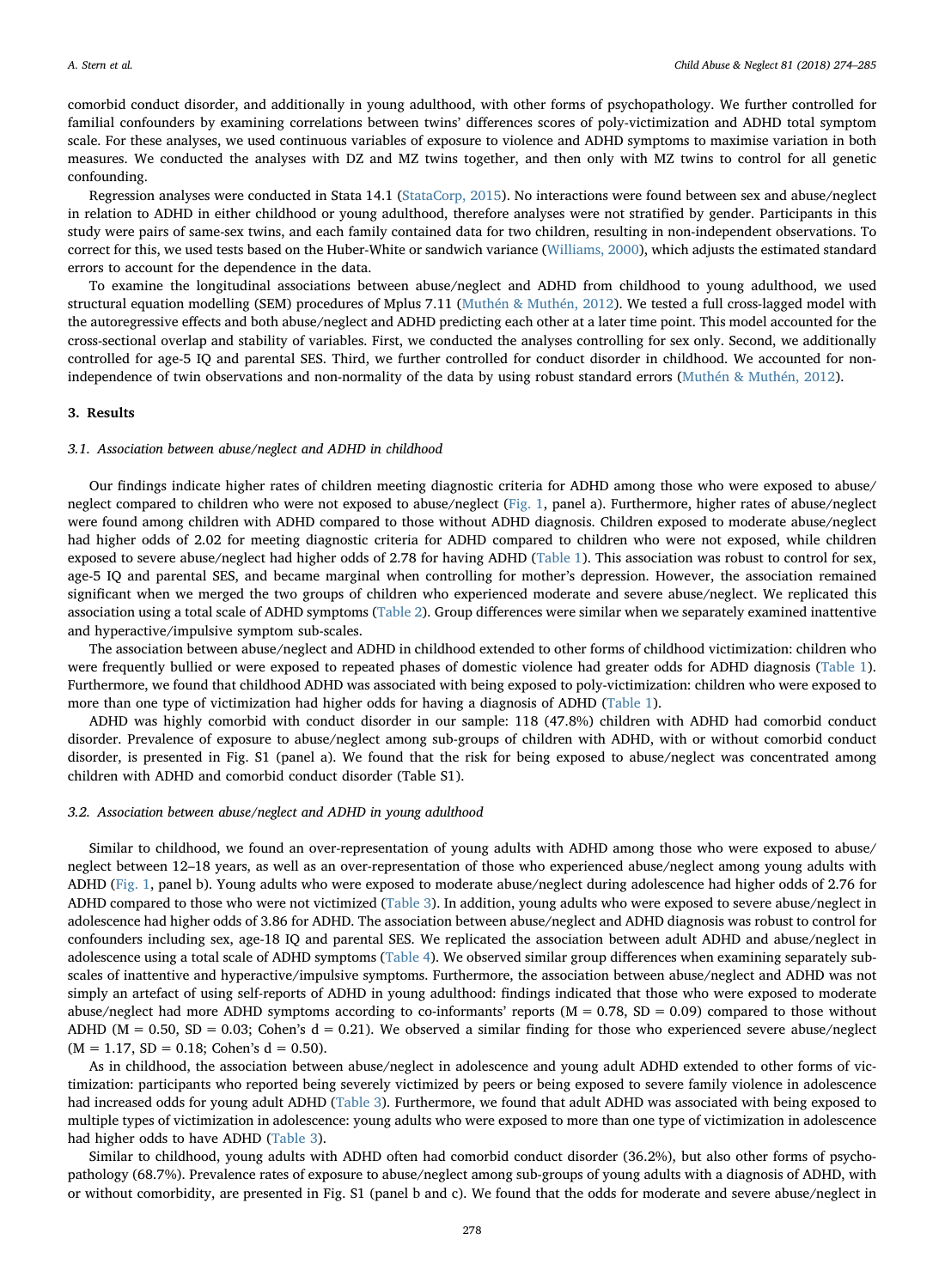<span id="page-5-0"></span>

# **(a) The prevalence of ADHD and abuse/neglect in childhood**





Fig. 1. The prevalence of attention deficit hyperactivity disorder (ADHD) and abuse/neglect in (a) childhood, and (b) young adulthood.

adolescence were elevated among adults with ADHD and comorbid conduct disorder, as were the odds among those with ADHD alone (Table S1). We found similar elevated odds of abuse/neglect among the adults with ADHD and other forms of psychopathology, while the odds decreased but remained significant for those with ADHD only.

# 3.3. Controlling for familial confounding

We examined differences between twins on poly-victimization and ADHD symptoms. In childhood, we found a modest association between twins' difference scores on poly-victimization and difference scores on ADHD total symptoms scale ( $r = 0.13$ ,  $p < 0.001$ ). This indicates that within a twin pair, the twin who had higher score on poly-victimization also had more ADHD symptoms. This association became not significant when repeated with MZ twins only ( $r = 0.07$ ,  $p = 0.101$ ), indicating that the association between poly-victimization and ADHD symptoms in childhood was accounted for by genetic factors. In young adulthood, we found a modest association between twins' difference scores on poly-victimization and difference scores on ADHD symptoms ( $r = 0.18$ ,  $p < 0.001$ ). This association remained when repeated with MZ twins only, thus controlling for shared environment as well as genetic factors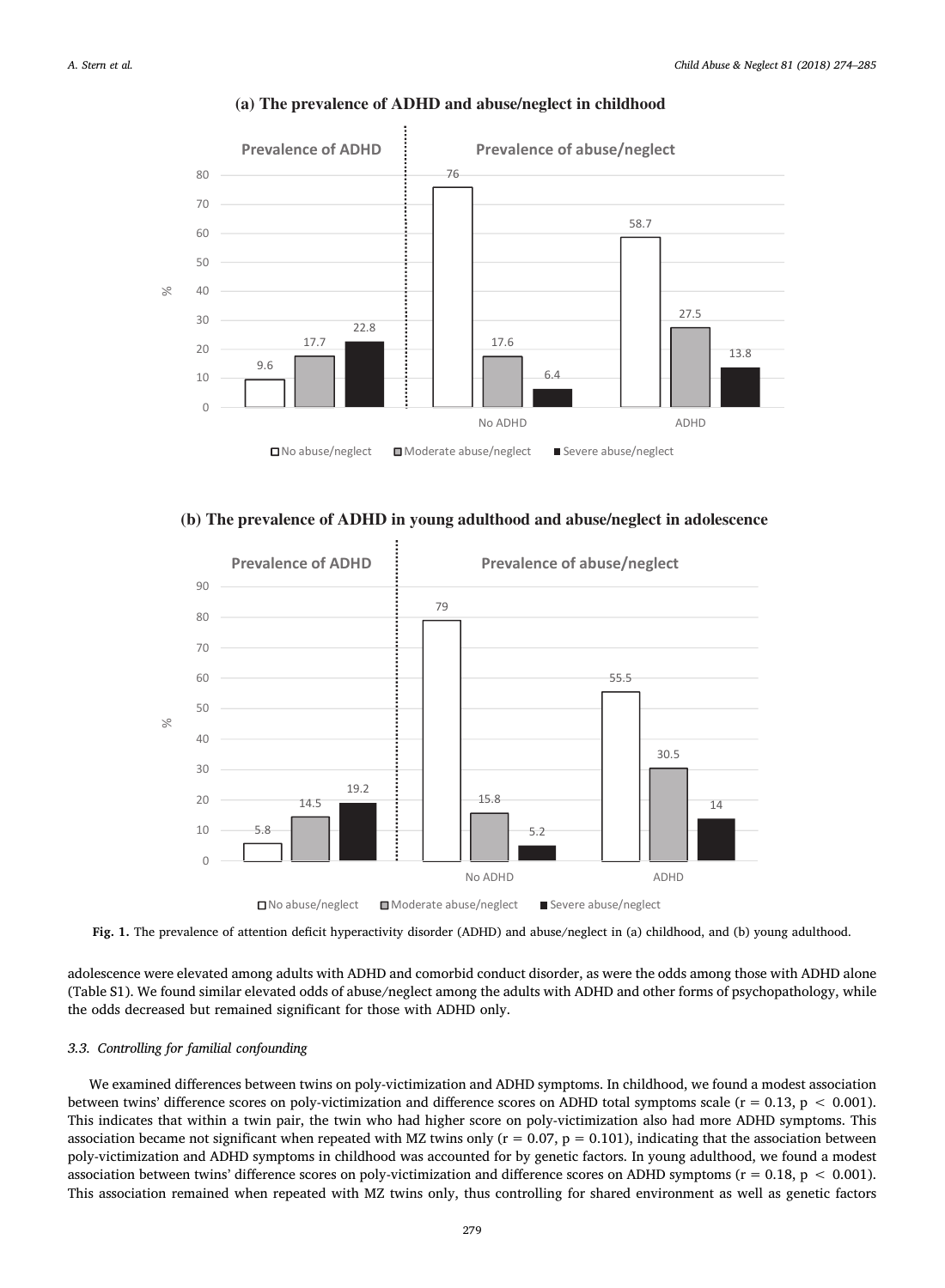#### <span id="page-6-0"></span>Table 1

Associations between victimization and ADHD in childhood.

|                                                | Unadjusted<br>OR (95% CI)         | Adjusted for sex, IQ and SES<br>OR (95% CI) | Adjusted for sex, IQ, SES and mother's depression<br>OR (95% CI) |
|------------------------------------------------|-----------------------------------|---------------------------------------------|------------------------------------------------------------------|
| Abuse/neglect                                  |                                   |                                             |                                                                  |
| Moderate                                       | $2.02(1.43 - 2.86)^{***}$         | $1.55(1.07-2.26)$ <sup>*</sup>              | $1.47(1.00-2.15)$                                                |
| Severe                                         | $2.78$ (1.72–4.48) <sup>***</sup> | $1.72$ (1.05–2.83) <sup>*</sup>             | $1.60(0.97-2.64)$                                                |
| Any                                            | $1.75$ $(1.42 - 2.16)^{***}$      | $1.37(1.09-1.71)^{*}$                       | $1.31 (1.05 - 1.65)^{*}$                                         |
| Bullying by peers                              | $5.22$ (3.44–7.90) <sup>***</sup> | $3.98$ $(2.52 - 6.27)^{***}$                | $3.70(2.32 - 5.90)^{***}$                                        |
| Domestic violence                              | $2.33$ $(1.59 - 3.43)^{***}$      | $1.71$ $(1.13 - 2.58)^{*}$                  | $1.54(1.01 - 2.36)^{*}$                                          |
| Poly-victimization                             |                                   |                                             |                                                                  |
| Exposure to one type of victimization          | $2.20(1.57-3.07)$ ***             | $1.83$ $(1.26 - 2.64)^{**}$                 | $1.75(1.20 - 2.55)^{**}$                                         |
| Exposure to two or more types of victimization | $3.97(2.46 - 6.42)^{***}$         | $2.50(1.52 - 4.12)^{***}$                   | $2.31(1.39 - 3.84)$                                              |

<span id="page-6-5"></span>Note. ADHD, attention deficit hyperactivity disorder. CI, confidence intervals. IQ, intelligence quotient. OR, odds ratio. SES, socio-economic status.  $*$  p < 0.05.

<span id="page-6-6"></span>\*\*  $p$  < 0.01.

<span id="page-6-4"></span>\*\*\*  $p$  < 0.001.

# <span id="page-6-1"></span>Table 2

Childhood ADHD symptom scores by abuse/neglect status in childhood.

|                                 | No<br>abuse/neglect<br>$(n = 1507)$<br>M(SD) | Moderate<br>abuse/neglect<br>$(n = 384)$<br>M(SD) |           | Cohen's d | Severe<br>Abuse/neglect<br>$(n = 149)$<br>M(SD) |           | Cohen's d |
|---------------------------------|----------------------------------------------|---------------------------------------------------|-----------|-----------|-------------------------------------------------|-----------|-----------|
| <b>Total ADHD scale</b>         | 2.68(0.09)                                   | 4.89(0.24)                                        | $5.91***$ | 0.59      | 6.49(0.45)                                      | $5.54***$ | 1.03      |
| Inattentive sub-scale           | 1.13(0.05)                                   | 1.99(0.12)                                        | $4.43***$ | 0.45      | 2.88(0.25)                                      | $4.58***$ | 0.91      |
| Hyperactive/impulsive sub-scale | 1.55(0.05)                                   | 2.88(0.14)                                        | $6.39***$ | 0.62      | 3.62(0.23)                                      | $5.97***$ | 1.00      |

Note. ADHD, attention deficit hyperactivity disorder. M, mean. SD, standard deviation.

<span id="page-6-7"></span>\*\*\*  $p < 0.001$ .

# <span id="page-6-2"></span>Table 3

Associations between victimization in adolescence and ADHD in young adulthood.

|                                                                                                               | Unadjusted<br>OR (95% CI)                                              | Adjusted for sex, IQ and SES<br>OR (95% CI)                 |
|---------------------------------------------------------------------------------------------------------------|------------------------------------------------------------------------|-------------------------------------------------------------|
| Abuse/neglect<br>Moderate<br>Severe                                                                           | $2.76$ (1.94-3.93) <sup>***</sup><br>$3.86$ (2.33-6.39) <sup>***</sup> | $2.93(2.03 - 4.22)^{***}$<br>$3.59(2.10-6.14)^{***}$        |
| <b>Bullying by peers</b><br>Domestic violence                                                                 | $2.71(1.71 - 4.29)^{***}$<br>$2.27(1.50-3.44)^{***}$                   | $2.69(1.69-4.29)^{***}$<br>$2.12$ (1.37-3.26) <sup>**</sup> |
| Poly-victimization<br>Exposure to one type of victimization<br>Exposure to two or more types of victimization | $1.98$ $(1.32 - 2.97)^{**}$<br>$3.30(2.24 - 4.88)^{***}$               | $1.79(1.18 - 2.74)^{**}$<br>$3.05(2.03 - 4.57)^{***}$       |

Note. ADHD, attention deficit hyperactivity disorder. CI, confidence intervals. IQ, intelligence quotient. OR, odds ratio.

SES, socio-economic status.

<span id="page-6-9"></span>\*\*  $p$  < 0.01.

<span id="page-6-8"></span>\*\*\* p < 0.001.

#### <span id="page-6-3"></span>Table 4

Young adult ADHD symptom scores by abuse/neglect in adolescence.

|                                 | No<br>abuse/neglect<br>$(n = 1573)$<br>M(SD) | Moderate<br>abuse/neglect<br>$(n = 345)$<br>M(SD) |           | Cohen's d | Severe<br>Abuse/neglect<br>$(n = 120)$<br>M(SD) |           | Cohen's d |
|---------------------------------|----------------------------------------------|---------------------------------------------------|-----------|-----------|-------------------------------------------------|-----------|-----------|
| <b>Total ADHD scale</b>         | 5.22(0.10)                                   | 7.24(0.22)                                        | $7.90***$ | 0.49      | 8.41 (0.40)                                     | $6.63***$ | 0.77      |
| Inattentive sub-scale           | 2.74(0.06)                                   | 3.70(0.13)                                        | $6.57***$ | 0.41      | 4.11(0.22)                                      | $5.19***$ | 0.59      |
| Hyperactive/impulsive sub-scale | 2.48(0.06)                                   | 3.53(0.13)                                        | $7.48***$ | 0.46      | 4.30(0.24)                                      | $6.55***$ | 0.78      |

<span id="page-6-10"></span>Note. ADHD, attention deficit hyperactivity disorder. M, mean. SD, standard deviation. \*\*\*  $p$  < 0.001.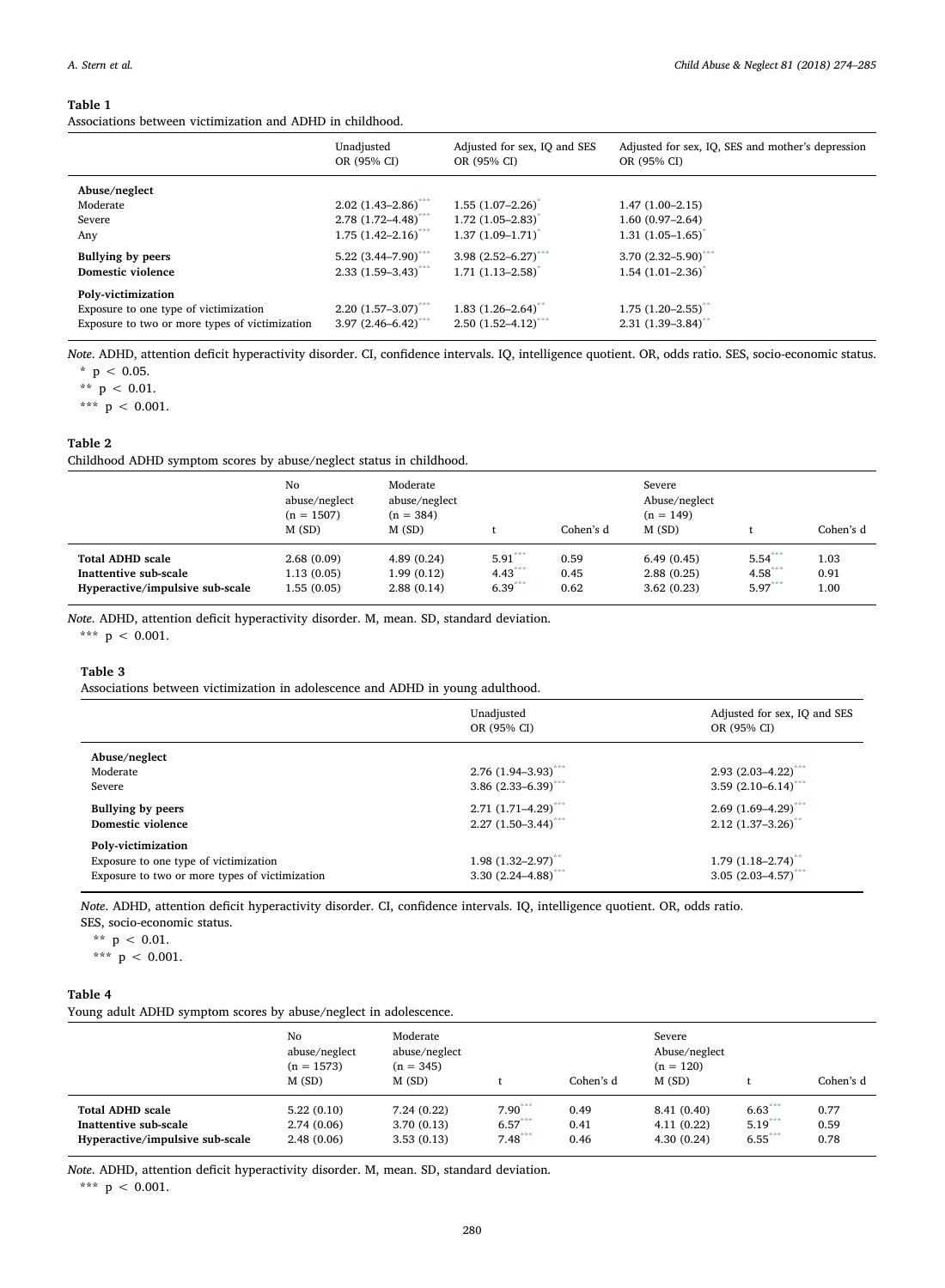<span id="page-7-0"></span>

#### **(a) Controlling for sex**

**(b) Controlling for sex, age-5 IQ and SES**



**(c) Controlling for sex, age-5 IQ, SES and childhood conduct disorder**



Fig. 2. Longitudinal associations between abuse/neglect and attention deficit hyperactivity disorder (ADHD) from childhood to young adulthood, when controlling for (a) sex, (b) sex, age-5 IQ, and parental socio-economic status (SES), and (c) sex, age-5 IQ, SES and childhood conduct disorder. All associations are expressed as standardized path coefficients. \*p < 0.05, \*\*p < 0.01, \*\*\*p < 0.001.

 $(r = 0.17, p < 0.001)$ . This finding indicates that the association between poly-victimization and ADHD symptoms in young adulthood is partly environmentally-driven.

## 3.4. Longitudinal associations between abuse/neglect and ADHD from childhood to young adulthood

Abuse/neglect in childhood was not associated with ADHD in young adulthood taking into account sex ( $B = 0.09$ ,  $p = 0.115$ ; [Fig. 2](#page-7-0), panel a). However, we found that childhood ADHD was associated with abuse/neglect in later years ( $B = 0.13$ ,  $p = 0.011$ ). This longitudinal association was robust to adjustment for the stability of being exposed to abuse/neglect up to age 18, for ADHD from childhood to young adulthood, and also for concurrent associations between abuse/neglect and ADHD in childhood and in young adulthood. When we controlled for age-5 IQ and parental SES ([Fig. 2,](#page-7-0) panel b), the association between childhood ADHD and abuse/neglect in adolescence remained significant  $(B = 0.14, p = 0.013)$ . When we further controlled for conduct disorder in childhood ([Fig. 2](#page-7-0), panel c), the association between childhood ADHD and later abuse/neglect became not significant ( $B = 0.10$ ,  $p = 0.111$ ). This finding indicates that the longitudinal association between ADHD and later abuse/neglect is specific to those participants with comorbid conduct disorder in childhood.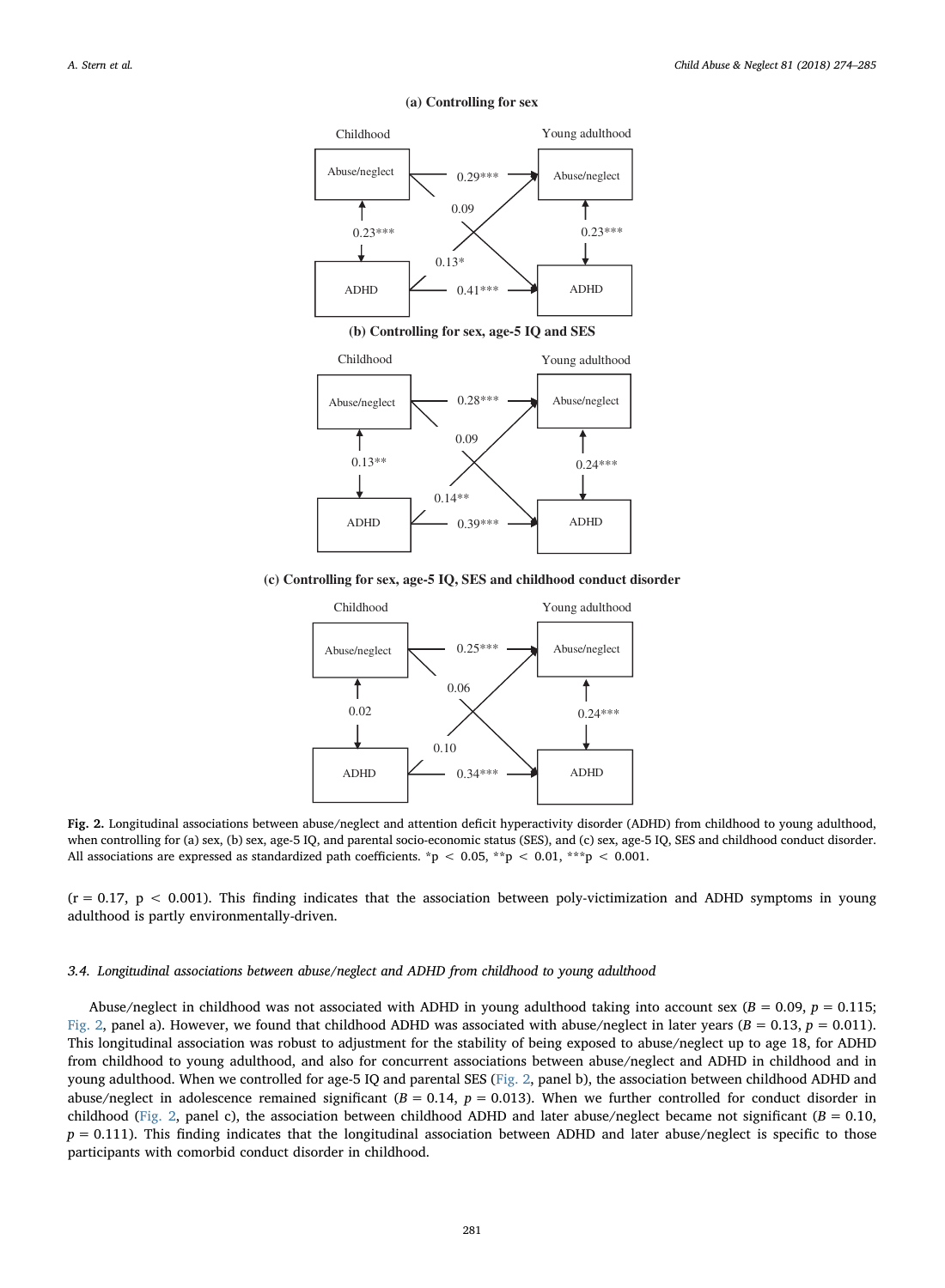# 4. Discussion

Our study using data from a prospective cohort of twins provides three notable findings on the associations between abuse/ neglect and ADHD. First, concurrent analyses showed that abuse/neglect was strongly and robustly associated with ADHD in childhood, but also in young adulthood, indicating that this known link is not limited to childhood years. These associations survived control for SES, IQ, shared environmental and genetic confounds and extended to other forms of victimization, but in childhood, was concentrated among children with ADHD and comorbid conduct disorder. Second, longitudinal analyses indicated that childhood abuse/neglect did not predict later ADHD. This finding is contrary to previous studies using global retrospective measures of maltreatment up to young adulthood. Third, childhood ADHD was associated with later exposure to abuse/neglect when comorbid with conduct disorder. This indicates that disruptive behaviors, and not ADHD symptoms per se, have a long-term influence on the way the environment responds to individuals. Our findings shed a new light on the longitudinal associations between ADHD and maltreatment, calling for replications of these findings.

#### 4.1. ADHD as a risk factor for later abuse/neglect

Children's mental health symptomatology increases their risk of maltreatment, peer victimization and sexual victimization ([Turner, Finkelhor, & Ormrod, 2010](#page-11-24)). Our findings are in line with previous studies showing that disruptive behaviors, including ADHD and conduct disorder, may increase future risk of exposure to abuse and neglect. Symptoms associated with ADHD and conduct disorder - including aggressiveness, impulsiveness and noncompliance - may pose caregiving challenges and make children vulnerable to various forms of victimization in childhood ([Sari Gokten et al., 2016\)](#page-11-8). Our findings extend others' findings by showing that ADHD increased risk for later abuse/neglect in adolescence. At least two hypotheses may explain this result. Firstly, this association could be accounted for by the continuation of ADHD symptoms and conduct problems into the adult years. While this hypothesis can partly account for this longitudinal association, it cannot explain it completely as we found the association to be significant over and above ADHD symptoms at age 18, indicating that young adults with remitted ADHD are nevertheless at risk for experiencing abuse/neglect. Secondly, ADHD and conduct problems may have a long-lasting influence on relationships. Despite ADHD symptoms having remitted, it is possible that others' presumptions about one's behaviors are what preserve the pattern of relationships that are difficult to change in later life. Our findings add support to the growing body of evidence suggesting that children's temperament and behavior influence the response and reaction of others towards them ([Danese et al., 2017;](#page-10-33) [Gault-](#page-10-39)[Sherman, 2012](#page-10-39); [Kerr & Stattin, 2003;](#page-10-40) [Pardini, 2008;](#page-10-41) [Wertz et al., 2016](#page-11-25)). They also emphasize an important role for preventative monitoring of children with ADHD and conduct problems to reduce their risk for harm as parents may struggle to cope with children's behaviors and demands, possibly influencing children's risk for experiencing adversity. Close monitoring of this risk should be included as part of routine assessment with health professionals. Future research should examine the role of possible mediators, such as parenting skills and distress tolerance.

# 4.2. Lack of support for child abuse/neglect causing ADHD

Our findings do not support previous conclusions that childhood maltreatment is an environmental risk factor for ADHD in adulthood ([Capusan et al., 2016\)](#page-10-27). Nevertheless, we cannot completely rule out the possibility that exposure to abuse/neglect can increase vulnerability to developing ADHD symptoms, as reported recently ([Dinkler et al., 2017\)](#page-10-22). Previous studies have generated findings linking biological disruptions associated with adverse childhood experiences, including maltreatment, to greater risk for a variety of chronic diseases well into the adult years (Shonkoff [et al., 2012](#page-11-2)). There is growing evidence for the extent to which both the cumulative burden of stress over time (e.g., from chronic maltreatment) and the timing of specific environmental insults during sensitive developmental periods can create structural and functional disruptions that lead to a wide range of physical and mental illnesses later in adult life (Shonkoff [et al., 2012](#page-11-2)). However, as our findings do not support a causal link between abuse/neglect and ADHD, we suggest a careful interpretation of findings that may suggest that child maltreatment causes ADHD.

## 4.3. Abuse/neglect and ADHD in young adulthood

For the first time, we found strong associations between abuse/neglect in adolescence and ADHD in young adulthood. These associations are robust to control for potential confounders and using ADHD symptoms scales and informant reports. Nonetheless, we found these associations to be nonspecific, as they extended to other forms of victimization. Our findings are consistent with previous studies demonstrating that adult mental health is similarly influenced by a wide range of adverse exposures ([Schaefer et al., 2017;](#page-11-15) [Vachon, Krueger, Rogosch, & Cicchetti, 2015](#page-11-26)). Different from childhood, we found that this association in young adulthood is not accounted for by other behavioral or psychiatric disorders. This is despite the high prevalence of comorbidity. This suggests differences between ADHD in childhood and in adulthood, and points to the need for further studies to explore the unique features of adult ADHD and its predictors. We also found that this association in young adulthood is environmentally-driven. This can be explained by the process of gaining more independence during these years, and the new interactions with people outside the family and the education system. Our findings highlight the importance of taking into consideration victimization in adolescence and examining its consequences. Furthermore, the assessment of adolescents and young adults with ADHD should include inquiry about exposure to victimization in adolescence in addition to the childhood years.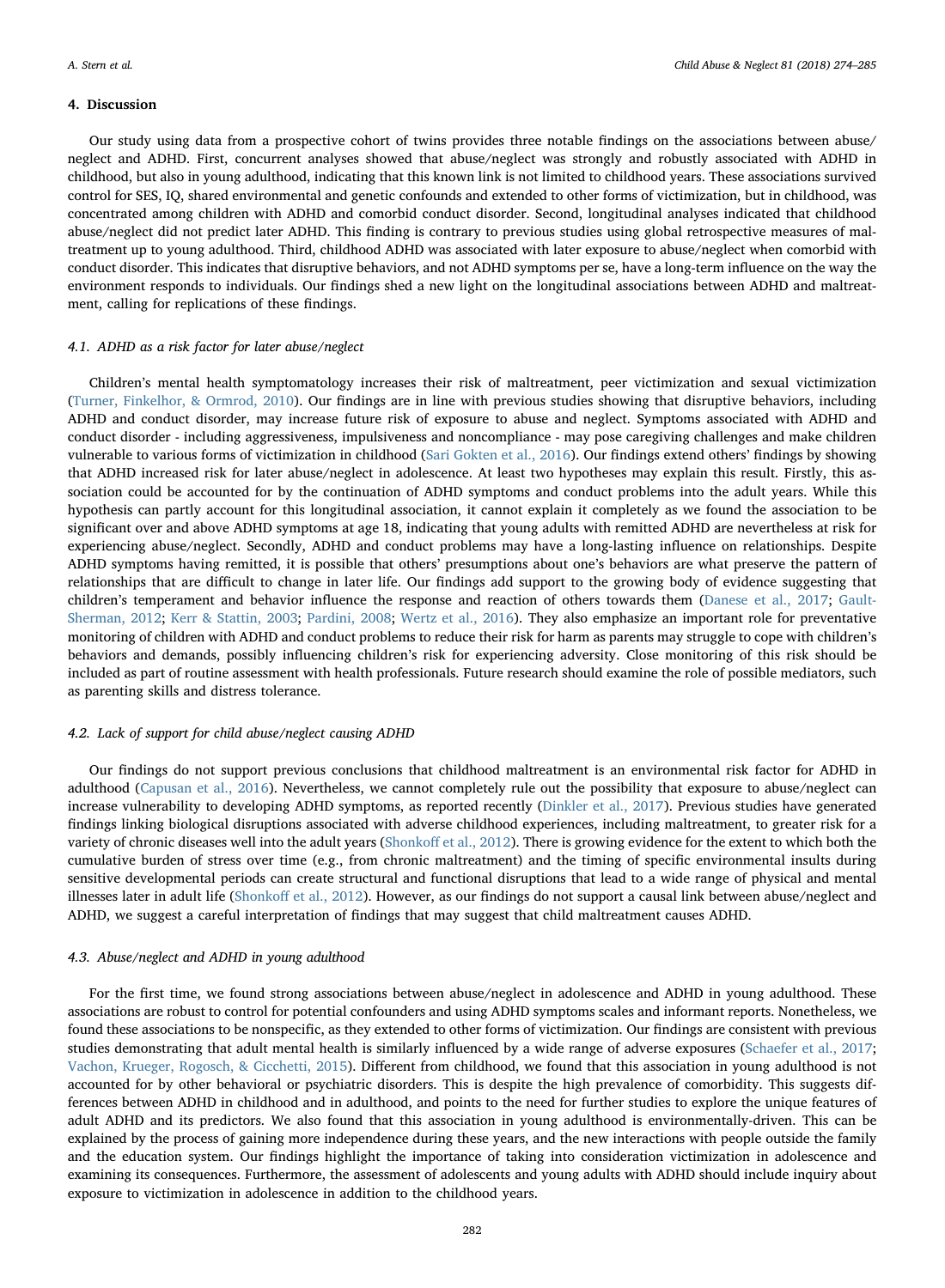# 4.4. Limitations

The strength of our study includes the use of prospective as well as repeated measures of both abuse/neglect and ADHD up to young adulthood in a nationally-representative cohort. However, our findings should be considered in light of some limitations. First, the assessment of victimization in adolescence covered a longer period of time compared to young adult ADHD which covered symptoms in the past year. However, participants were interviewed face-to-face using a well-established measure and the assessment referred to a specific time-frame (i.e., secondary school). In addition, referring to this time-period enabled us to gather detailed information regarding the exposure to victimization throughout adolescence. Second, due to our relatively small sample size, we had limited statistical power when looking at twins' differences among our group of MZ twins. A larger sample size would facilitate further examination of twins' differences in twin pairs discordant for abuse/neglect. Third, the E-Risk sample is composed of twins, so the results may not generalize to singletons. Reassuringly, the prevalence of childhood abuse/neglect as well as the prevalence rates of victimization exposure between 12 and 18 years in our sample matches recent UK general population estimates [\(Radford et al.,](#page-11-1) [2013;](#page-11-1) [Radford et al., 2011](#page-11-0)). The prevalence of childhood ADHD at each age in our sample is well within the range of 3.4%–11% estimated previously ([Polanczyk et al., 2015](#page-10-8)) and our rate of ADHD persistence is similar to that found in a meta-analysis ([Faraone](#page-10-15) [et al., 2006\)](#page-10-15).

#### 4.5. Implications for research and clinical practice

We provided additional evidence regarding the robustness of the associations between maltreatment and ADHD, emphasising the important role of comorbid conduct disorder. We also showed that this association is not limited to childhood and not specific to abuse/neglect. Our findings highlight the possibility of a long-term effect of disruptive behavior on the risk of experiencing violence victimization, rather than the other way around. Although our study does not support previous causal inferences regarding the relationship between child maltreatment leading to adult ADHD, it emphasises the complexity of establishing causality. Additional research using prospective longitudinal designs is important to examine whether our findings can be replicated. Another factor to be considered when examining the direction of the association from ADHD to abuse/neglect is the presence of ADHD symptoms among the parents of a child with ADHD. Since ADHD is a heritable condition [\(Thapar & Cooper, 2016;](#page-11-5) [Thapar et al., 2013\)](#page-11-6), it is probable that at least one of the parents of a child with ADHD also experience similar symptoms. This adds to the complexity of parent-child relationships. Further research is needed to examine to what extent parents' ADHD symptoms influence their parenting, especially with a child with ADHD.

Our study also has clinical implications. First, our findings emphasize that clinicians treating people with ADHD, and especially those with comorbid conduct disorder, should be aware that their patients are at heightened risk for current and future maltreatment and of other forms of violence victimization. This indicates the importance of conducting an evaluation of concurrent and past victimization during routine assessment and treatment planning of people with ADHD. Second, our findings suggest that along with interventions focusing on children's ADHD and conduct disorder symptoms there is a need to provide guidance and support to carers. Knowledge about behavioral problems might help to better understand the potential challenges they are facing. Teaching them various strategies that can be used in order to facilitate behavior and function might give them more effective ways to deal with the child's behavior. Third, our findings suggest that while maltreatment may not directly cause ADHD, maltreatment and ADHD are associated and mental health professionals and clinical services that are in contact with children, adolescents and adults who experienced maltreatment should be aware of their higher risk of having ADHD.

#### Funding

The E-Risk Study is funded by the Medical Research Council (UKMRC grant G1002190). Additional support was provided by National Institute of Child Health and Human Development (grant HD061298), National Society for Prevention of Cruelty to Children (NSPCC) and Economic and Social Research Council (ESRC), The Avielle Foundation, and by the Jacobs Foundation. Adi Stern is supported by The Haruv Institute's Post-Doctoral Students Fellowship and by the Humanitarian Trust Fellowship. Helen L. Fisher is supported by an MQ Fellows Award (MQ14F40). Louise Arseneault is the Mental Health Leadership Fellow for the UK Economic and Social Research Council (ESRC).

# Acknowledgments

The authors are grateful to the study members and their families and teachers for their participation. Our thanks to Terrie E. Moffitt and Avshalom Caspi, the founders of the E-Risk Study, CACI, Inc., and to members of the E-Risk team for their dedication, hard work, and insights.

#### Appendix A. Supplementary data

Supplementary material related to this article can be found, in the online version, at doi:[https://doi.org/10.1016/j.chiabu.2018.](https://doi.org/10.1016/j.chiabu.2018.04.025) [04.025.](https://doi.org/10.1016/j.chiabu.2018.04.025)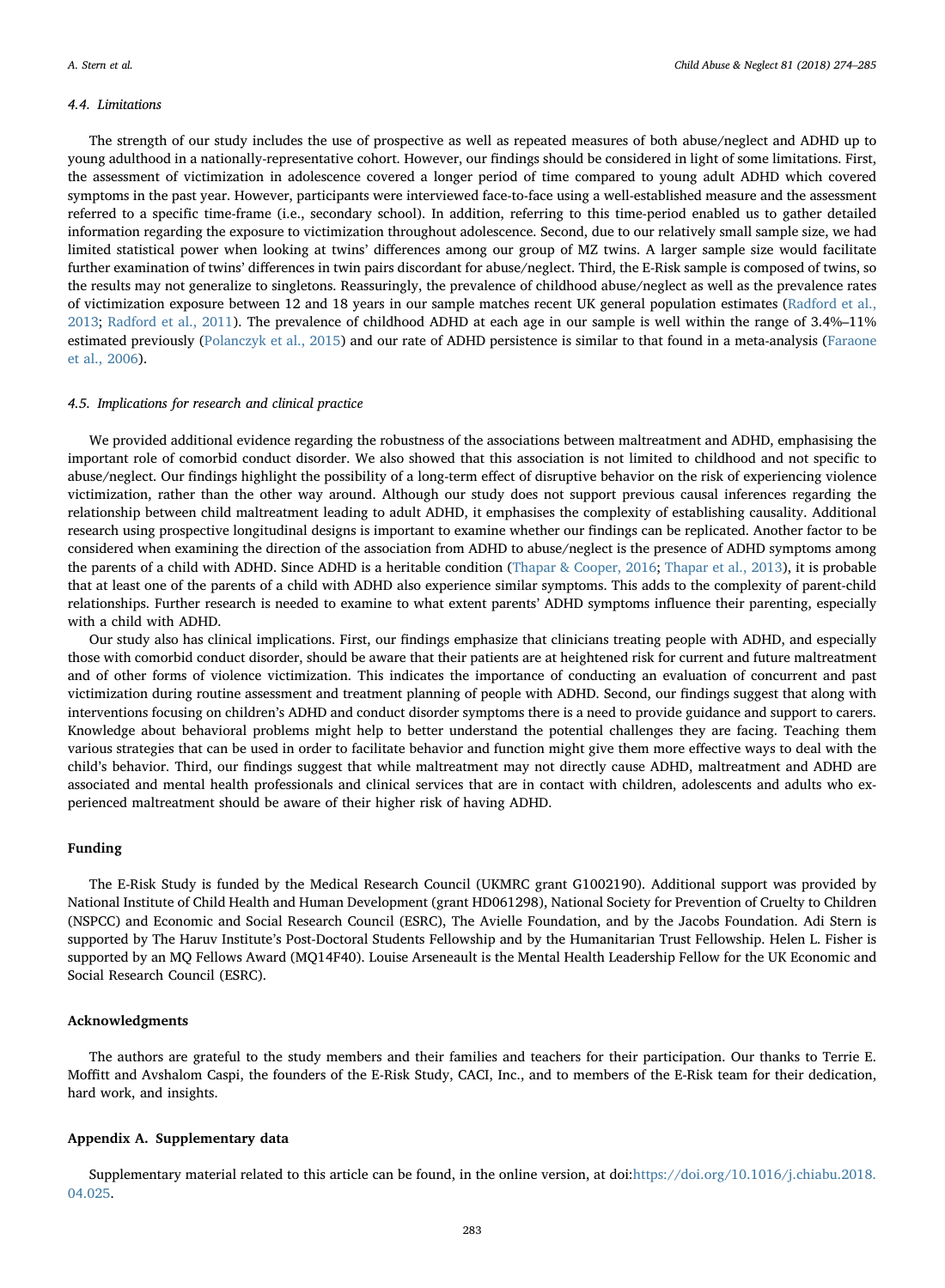#### References

- <span id="page-10-0"></span>Afifi[, T. O., MacMillan, H., Boyle, M., Taillieu, T., Cheung, K., & Sareen, J. \(2014\). Child abuse and mental disorders in Canada.](http://refhub.elsevier.com/S0145-2134(18)30185-6/sbref0005) Canadian Medical Association Journal, 186[, E324](http://refhub.elsevier.com/S0145-2134(18)30185-6/sbref0005)–E332.
- <span id="page-10-13"></span>Agnew-Blais, J. C., Polanczyk, G., Danese, A., Wertz, J., Moffi[tt, T. E., & Arseneault, L. \(2016\). Persistence, remission and emergence of ADHD in young adulthood:](http://refhub.elsevier.com/S0145-2134(18)30185-6/sbref0010) [Results from a longitudinal, prospective population-based cohort.](http://refhub.elsevier.com/S0145-2134(18)30185-6/sbref0010) JAMA Psychiatry, 73(7), 713–720.
- <span id="page-10-37"></span>American Psychiatric Association (APA) (1994). [DSM-IV: Diagnostic and statistical manual of mental disorders](http://refhub.elsevier.com/S0145-2134(18)30185-6/sbref0015) (4th ed.). Washington DC: Author.

<span id="page-10-7"></span>American Psychiatric Association (APA) (2013). [DSM-5: Diagnostic and statistical manual of mental disorders](http://refhub.elsevier.com/S0145-2134(18)30185-6/sbref0020) (5th ed.). Washington DC: Author.

<span id="page-10-18"></span>[Barkley, R. A., & Murphy, K. R. \(2010\). Impairment in occupational functioning and adult ADHD: The predictive utility of executive function \(EF\) rating versus EF](http://refhub.elsevier.com/S0145-2134(18)30185-6/sbref0025) tests. [Archives of Clinical Neuropsychology, 25](http://refhub.elsevier.com/S0145-2134(18)30185-6/sbref0025)(3), 157–173.

<span id="page-10-27"></span>[Capusan, A. J., Kuja-Halkola, R., Bendtsen, P., Viding, E., McCrory, E., Marteinsdottir, I., ... Larsson, H. \(2016\). Childhood maltreatment and attention de](http://refhub.elsevier.com/S0145-2134(18)30185-6/sbref0035)ficit [hyperactivity disorder symptoms in adults: A large twin study.](http://refhub.elsevier.com/S0145-2134(18)30185-6/sbref0035) Psychological Medicine, 46(12), 2637–2646.

<span id="page-10-14"></span>[Caye, A., Rocha, T. B., Anselmi, L., Murray, J., Menezes, A. M. B., Barros, F. C., ... Rohde, L. A. \(2016\). Attention-de](http://refhub.elsevier.com/S0145-2134(18)30185-6/sbref0040)ficit/hyperactivity disorder trajectories from [childhood to young adulthood. Evidence from a birth cohort supporting a late-onset syndrome.](http://refhub.elsevier.com/S0145-2134(18)30185-6/sbref0040) JAMA Psychiatry, 73(7), 705–712.

<span id="page-10-4"></span>[Cecil, C. A. M., Viding, E., Barker, E. D., Guiney, J., & McCrory, E. J. \(2014\). Double disadvantage: The in](http://refhub.elsevier.com/S0145-2134(18)30185-6/sbref0045)fluence of childhood maltreatment and community violence exposure on adolescent mental health. [Journal of Child Psychology and Psychiatry, 55](http://refhub.elsevier.com/S0145-2134(18)30185-6/sbref0045)(7), 839–848.

<span id="page-10-33"></span>Danese, A., Moffi[tt, T. E., Arseneault, L., Bleiberg, B., Dinardo, P., Gandelman, S., ... Caspi, A. \(2017\). The origins of cognitive de](http://refhub.elsevier.com/S0145-2134(18)30185-6/sbref0050)ficits in victimized children: [Implications for neuroscientists and clinicians.](http://refhub.elsevier.com/S0145-2134(18)30185-6/sbref0050) The American Journal of Psychiatry, 174(4), 349–361.

<span id="page-10-22"></span>Dinkler, L., Lundström, S., Gajwani, R., Lichtenstein, P., Gillberg, C., & Minnis, H. (2017). Maltreatment-associated neurodevelopmental disorders: A co-twin control analysis. Journal of Child Psychology and Psychiatry, 58(6), 691–701. <http://dx.doi.org/10.1111/jcpp.12682>.

<span id="page-10-23"></span>Endo, T., Sugiyama, T., & Someya, T. (2006). Attention-defi[cit/hyperactivity disorder and dissociative disorder among abused children.](http://refhub.elsevier.com/S0145-2134(18)30185-6/sbref0060) Psychiatry and Clinical [Neurosciences, 60](http://refhub.elsevier.com/S0145-2134(18)30185-6/sbref0060)(4), 434–438.

<span id="page-10-19"></span>[Erskine, H. E., Norman, R. E., Ferrari, A. J., Chan, G. C. K., Copeland, W. E., Whiteford, H. A., ... Scott, J. G. \(2016\). Long-term outcomes of attention-de](http://refhub.elsevier.com/S0145-2134(18)30185-6/sbref0065)ficit/ hyperactivity [disorder and conduct disorder: A systematic review and meta-analysis.](http://refhub.elsevier.com/S0145-2134(18)30185-6/sbref0065) Journal of the American Academy of Child & Adolescent Psychiatry, 55(10), 841–[850.](http://refhub.elsevier.com/S0145-2134(18)30185-6/sbref0065)

<span id="page-10-15"></span>[Faraone, S. V., Biederman, J., & Mick, E. \(2006\). The age-dependent decline of attention de](http://refhub.elsevier.com/S0145-2134(18)30185-6/sbref0070)ficit hyperactivity disorder: A meta-analysis of follow-up studies. [Psychological Medicine, 36](http://refhub.elsevier.com/S0145-2134(18)30185-6/sbref0070)(2), 159–165.

<span id="page-10-11"></span>[Faraone, S. V., & Mick, E. \(2010\). Molecular genetics of attention de](http://refhub.elsevier.com/S0145-2134(18)30185-6/sbref0075)ficit hyperactivity disorder. Psychiatric Clinics of North America, 33(1), 159–180.

<span id="page-10-36"></span>[Finkehor, D., Hamby, S. L., Ormrod, R. K., & Turner, H. A. \(2005\). The juvenile victimization questionnaire: Reliability, validity, and national norms.](http://refhub.elsevier.com/S0145-2134(18)30185-6/sbref0080) Child Abuse & [Neglect, 29](http://refhub.elsevier.com/S0145-2134(18)30185-6/sbref0080)(4), 383–412.

<span id="page-10-34"></span>[Finkehor, D., Hamby, S. L., Turner, H. A., & Ormrod, R. K. \(2011\).](http://refhub.elsevier.com/S0145-2134(18)30185-6/sbref0085) The juvenile victimization questionnaire (JVQ-R2). 2nd rev.Durham, NH: Crimes Against Children [Research Center.](http://refhub.elsevier.com/S0145-2134(18)30185-6/sbref0085)

<span id="page-10-30"></span>Fisher, H. L., Caspi, A., Moffi[tt, T. E., Wertz, J., Gray, R., Newbury, J., ... Arseneault, L. \(2015\). Measuring adolescents](http://refhub.elsevier.com/S0145-2134(18)30185-6/sbref0090)' exposure to victimization: The environmental [risk \(E-Risk\) longitudinal twin study.](http://refhub.elsevier.com/S0145-2134(18)30185-6/sbref0090) Development and Psychopathology, 27(4 Pt 2), 1399–1416.

<span id="page-10-5"></span>[Fisher, H. L., Jones, P. B., Fearon, P., Craig, T. K., Dazzan, P., Morgan, K., ... Morgan, C. \(2010\). The varying impact of type, timing and frequency of exposure to](http://refhub.elsevier.com/S0145-2134(18)30185-6/sbref0095) [childhood adversity on its association with adult psychotic disorder.](http://refhub.elsevier.com/S0145-2134(18)30185-6/sbref0095) Psychological Medicine, 40(12), 1967–1978.

<span id="page-10-17"></span>[Franke, B., Faraone, S. V., Asherson, P., Buitelaar, J., Bau, C. H. D., Ramos-Quiroga, J. A., ... Reif, A. \(2012\). The genetics of attention de](http://refhub.elsevier.com/S0145-2134(18)30185-6/sbref0100)ficit/hyperactivity disorder in adults, a review. [Molecular Psychiatry, 17](http://refhub.elsevier.com/S0145-2134(18)30185-6/sbref0100)(10), 960–987.

<span id="page-10-29"></span>[Fuller-Thomson, E., Mehta, R., & Valeo, A. \(2014\). Establishing a link between attention de](http://refhub.elsevier.com/S0145-2134(18)30185-6/sbref0105)ficit disorder/attention deficit hyperactivity disorder and childhood physical abuse. [Journal of Aggression, Maltreatment & Trauma, 23](http://refhub.elsevier.com/S0145-2134(18)30185-6/sbref0105)(2), 188–198.

<span id="page-10-28"></span>[Fuller-Thomson, E., & Lewis, D. A. \(2015\). The relationship between early adversities and attention-de](http://refhub.elsevier.com/S0145-2134(18)30185-6/sbref0110)ficit/hyperactivity disorder. Child Abuse & Neglect, 47, 94–101.

<span id="page-10-39"></span><span id="page-10-1"></span>[Gault-Sherman, M. \(2012\). It's a two-way street: The bidirectional relationship between parenting and delinquency.](http://refhub.elsevier.com/S0145-2134(18)30185-6/sbref0115) Journal of Youth and Adolescence, 41(2), 121–145. [Gilbert, R., Widom, C. S., Browne, K., Fergusson, D., Webb, E., & Janson, S. \(2009\). Burden and consequences of child maltreatment in high-income countries.](http://refhub.elsevier.com/S0145-2134(18)30185-6/sbref0120) The

[Lancet, 373](http://refhub.elsevier.com/S0145-2134(18)30185-6/sbref0120)(9657), 68–81.

<span id="page-10-24"></span>Gul, H., & Gurkan, C. K. (2016). Child maltreatment and associated parental factors among children with ADHD: A comparative study. Journal of Attention Disorders, 1–11. <http://dx.doi.org/10.1177/1087054716658123>.

<span id="page-10-25"></span>Hadianfard, H. (2014). Child abuse in group of children with attention defi[cit-hyperactivity disorder in comparison with normal children.](http://refhub.elsevier.com/S0145-2134(18)30185-6/sbref0130) International Journal of [Community Based Nursing and Midwifery, 2](http://refhub.elsevier.com/S0145-2134(18)30185-6/sbref0130)(2), 77–84.

<span id="page-10-35"></span>[Hamby, S., Finkelhor, D., Ormrod, D., & Turner, H. \(2004\).](http://refhub.elsevier.com/S0145-2134(18)30185-6/sbref0135) The comprehensive JV administration and scoring manual. Durham, NH: University of New Hampshire, Crimes [Against Children Research Centre.](http://refhub.elsevier.com/S0145-2134(18)30185-6/sbref0135)

- <span id="page-10-2"></span>Jaffee, S. R., Caspi, A., Moffi[tt, T. E., & Taylor, A. \(2004\). Physical maltreatment victim to antisocial child: Evidence of an environmentally mediated process.](http://refhub.elsevier.com/S0145-2134(18)30185-6/sbref0140) Journal of [Abnormal Psychology, 113](http://refhub.elsevier.com/S0145-2134(18)30185-6/sbref0140)(1), 44–55.
- <span id="page-10-10"></span>[Jensen, C. M., & Steinhausen, H. C. \(2015\). Comorbid mental disorders in children and adolescents with attention-de](http://refhub.elsevier.com/S0145-2134(18)30185-6/sbref0145)ficit/hyperactivity disorder in a large nationwide study. ADHD Attention Defi[cit and Hyperactivity Disorders, 7](http://refhub.elsevier.com/S0145-2134(18)30185-6/sbref0145)(1), 27–38.

<span id="page-10-40"></span>[Kerr, M., & Stattin, H. \(2003\). Parenting of adolescents: Action or reaction? In A. C. Crouter, & A. Booth \(Eds.\).](http://refhub.elsevier.com/S0145-2134(18)30185-6/sbref0150) Children's influence on family dynamics: The neglected side of family relationships[Mahwah, NJ: Erlbaum pp. 121](http://refhub.elsevier.com/S0145-2134(18)30185-6/sbref0150)–151.

<span id="page-10-3"></span>[Kessler, R. C., McLaughlin, K. A., Green, J. G., Gruber, M. J., Sampson, N. A., Zaslavsky, A. M., ... Williams, D. R. \(2010\). Childhood adversities and adult psycho](http://refhub.elsevier.com/S0145-2134(18)30185-6/sbref0155)[pathology in the WHO World Mental Health Surveys.](http://refhub.elsevier.com/S0145-2134(18)30185-6/sbref0155) British Journal of Psychiatry, 197(5), 378–385.

<span id="page-10-20"></span><span id="page-10-9"></span>[Klassen, L. J., Katzman, M. A., & Chokka, P. \(2010\). Adult ADHD and its comorbidities, with a focus on bipolar disorder.](http://refhub.elsevier.com/S0145-2134(18)30185-6/sbref0160) Journal of Affective Disorders, 124(1), 1-8. [Larson, K., Russ, S. A., Kahn, R. S., & Halfon, N. \(2011\). Patterns of comorbidity, functioning, and service use for US children with ADHD, 2007.](http://refhub.elsevier.com/S0145-2134(18)30185-6/sbref0165) Pediatrics, 127(3), 462–[470.](http://refhub.elsevier.com/S0145-2134(18)30185-6/sbref0165)

<span id="page-10-12"></span>Larsson, H., Chang, Z., D'[Onofrio, B. M., & Lichtenstein, P. \(2014\). The heritability of clinically diagnosed attention-de](http://refhub.elsevier.com/S0145-2134(18)30185-6/sbref0170)ficit/hyperactivity disorder across the life span. [Psychological Medicine, 44](http://refhub.elsevier.com/S0145-2134(18)30185-6/sbref0170)(10), 2223–2229.

<span id="page-10-31"></span>Moffi[tt, T. E., & E-Risk Study team \(2002\). Teen-aged mothers in contemporary Britain.](http://refhub.elsevier.com/S0145-2134(18)30185-6/sbref0175) Journal of Child Psychology and Psychiatry, 43(6), 727–742.

<span id="page-10-16"></span>Moffi[tt, T. E., Houts, R., Asherson, P., Belsky, D. W., Corcoran, D. L., Hammerle, M., ... Caspi, A. \(2015\). Is adult ADHD a childhood-onset neurodevelopmental](http://refhub.elsevier.com/S0145-2134(18)30185-6/sbref0180) [disorder? Evidence from a 4-decade longitudinal cohort study.](http://refhub.elsevier.com/S0145-2134(18)30185-6/sbref0180) The American Journal of Psychiatry, 172(10), 967–977.

<span id="page-10-38"></span>Muthén, L.K. and Muthén, B.O. (1998–2012). Mplus User's Guide. Seventh Edition. Los Angeles, CA: Muthén & Muthén.

<span id="page-10-6"></span>Newbury, J., Arseneault, L., Moffitt, T. E., Caspi, A., Danese, A., Baldwin, J., ... Fisher, H. L. (2018). Measuring childhood maltreatment to predict early-adult psychopathology: Comparison of prospective informant-reports and retrospective self-reports. Journal of Psychiatric Research, 96, 57–64. [http://dx.doi.org/10.](http://dx.doi.org/10.1016/j.jpsychires.2017.09.020) [1016/j.jpsychires.2017.09.020.](http://dx.doi.org/10.1016/j.jpsychires.2017.09.020)

<span id="page-10-32"></span>Odgers, C., Caspi, A., Russell, M. A., Sampson, R. J., Arseneault, L., & Moffi[tt, T. E. \(2012\). Supportive parenting mediates neighborhood socioeconomic disparities in](http://refhub.elsevier.com/S0145-2134(18)30185-6/sbref0195) children'[s antisocial behavior from ages 5 to 12.](http://refhub.elsevier.com/S0145-2134(18)30185-6/sbref0195) Development and Psychopathology, 24(3), 705–721.

<span id="page-10-26"></span>Ouyang, L., Fang, X., Mercy, J., Perou, R., & Grosse, S. D. (2008). Attention-defi[cit/hyperactivity disorder symptoms and child maltreatment: A population-based](http://refhub.elsevier.com/S0145-2134(18)30185-6/sbref0200) study. [The Journal of Pediatrics, 153](http://refhub.elsevier.com/S0145-2134(18)30185-6/sbref0200)(6), 851–856.

<span id="page-10-41"></span>[Pardini, D. A. \(2008\). Novel insights into longstanding theories of bidirectional parent](http://refhub.elsevier.com/S0145-2134(18)30185-6/sbref0205)–child influences: Introduction to the special section. Journal of Abnormal Child [Psychology, 36](http://refhub.elsevier.com/S0145-2134(18)30185-6/sbref0205)(5), 627–631.

<span id="page-10-8"></span>[Polanczyk, G. V., Salum, G. A., Sugaya, L. S., Caye, A., & Rohde, L. A. \(2015\). Annual research review: A meta-analysis of the worldwide prevalence of mental disorders](http://refhub.elsevier.com/S0145-2134(18)30185-6/sbref0210)

<span id="page-10-21"></span>[Briscoe-Smith, A. M., & Hinshaw, S. P. \(2006\). Linkages between child abuse and attention-de](http://refhub.elsevier.com/S0145-2134(18)30185-6/sbref0030)ficit/hyperactivity disorder in girls: Behavioral and social correlates. [Child Abuse & Neglect, 30](http://refhub.elsevier.com/S0145-2134(18)30185-6/sbref0030)(11), 1239–1255.